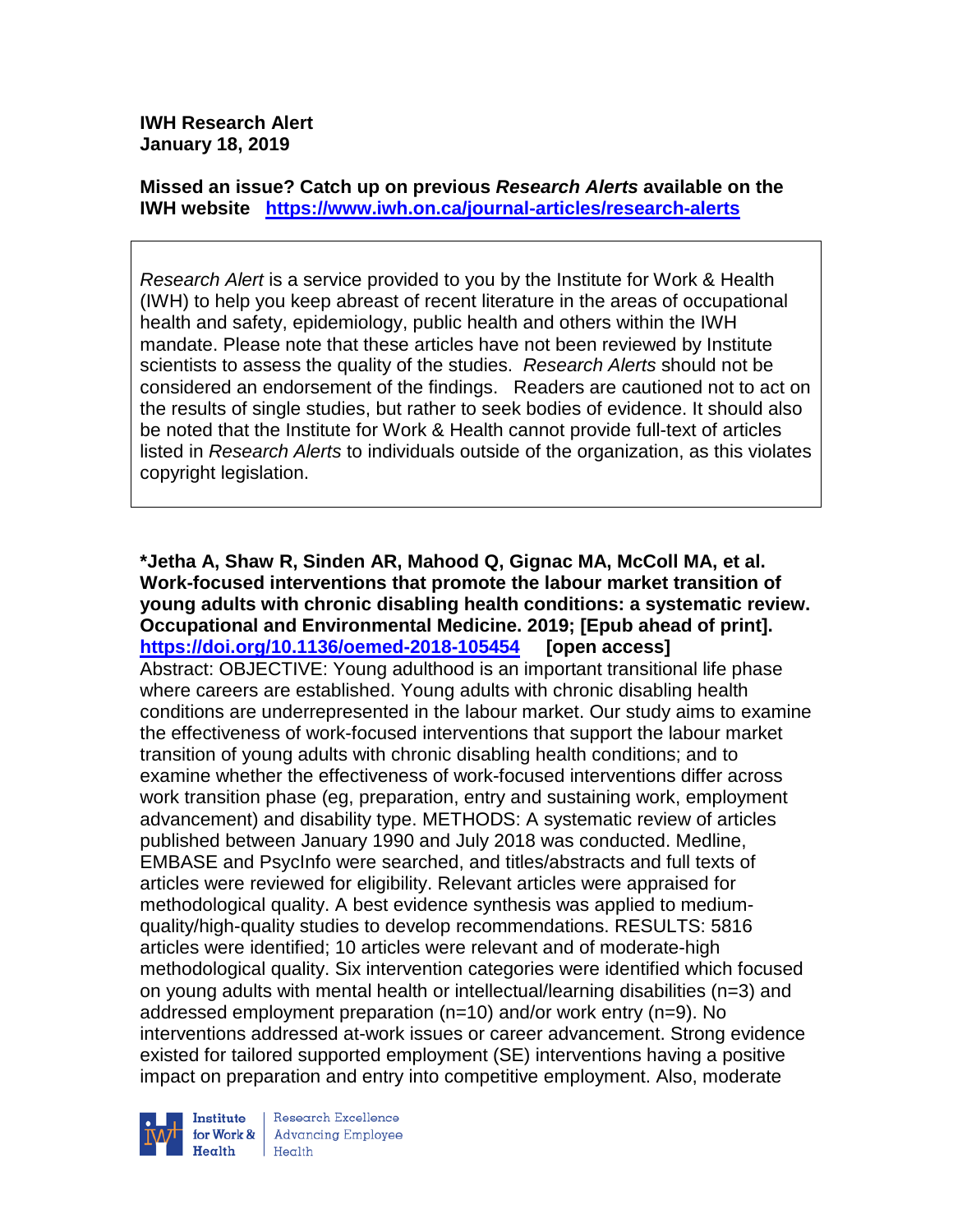evidence existed for the positive impact of SE on preparation and entry into competitive employment for young adults with mental health conditions. CONCLUSIONS: Tailored SE is recommended to foster preparation and entry into the labour market. Evidence-based interventions are needed to facilitate sustained work and career advancement of young adults living with different disabling health conditions

#### **Al-Bayati AJ and York DD. Fatal injuries among Hispanic workers in the U.S. construction industry: findings from FACE investigation reports. Journal of Safety Research. 2018; 67:117-123. <https://doi.org/10.1016/j.jsr.2018.09.007>**

Abstract: INTRODUCTION: Identifying and understanding the characteristics of workplace accidents can provide vital information required to clarify their causes and prevent similar accidents from happening in the future. The Hispanic workforce represents a significant segment of the U.S. construction labor force that is projected to continue increasing in population. The government statistical data show higher rates of fatalities among Hispanic workers when compared to other ethnic groups. METHOD: This study aims to provide details about the trends of fatal injuries among Hispanic workers. The study examined 92 government investigation reports to reveal the general trends, then an examination of fatal fall injuries within the study sample was conducted since falling is the predominant cause of fatal injuries. RESULTS: The findings suggest differences in accident characteristics between Hispanic workers and all workers, which could indicate a need for different interventions to improve the overall site safety. The study also revealed the dire need to propose revised investigation procedures that would help identify the root causes of accidents, which in turn leads to better recommendations and interventions

#### **Amaro J, Magalhaes J, Leite M, Aguiar B, Ponte P, Barrocas J, et al. Musculoskeletal injuries and absenteeism among healthcare professionals: ICD-10 characterization. PLoS ONE. 2018; 13(12):e0207837. <https://doi.org/10.1371/journal.pone.0207837> [open access]**

Abstract: INTRODUCTION: Healthcare workers account for 10% of the EU's total workforce, with a significant proportion of those employed in hospitals. Musculoskeletal injuries are the predominant group of injuries in healthcare professionals due to the physical demands of their work, such as the mobilization and positioning of the dependent patients. The management of this type of problem should take into account direct and indirect costs, such as periods of incapacity for work due to illness, hiring and training of new employees during periods of absence, reduced levels of productivity and the effects on production and quality of work. OBJECTIVES: 1-Characterization of injuries resulting from occupational accidents in hospital workers according to the International Classification of Diseases ICD-10; 2-Identification of the predictive factors of absenteeism duration due to temporary work incapacity in workplace accidents. METHODS: A retrospective observational study was conducted based on the



**Institute** Research Excellence<br>**for Work &** Advancing Employee  $H$ ealth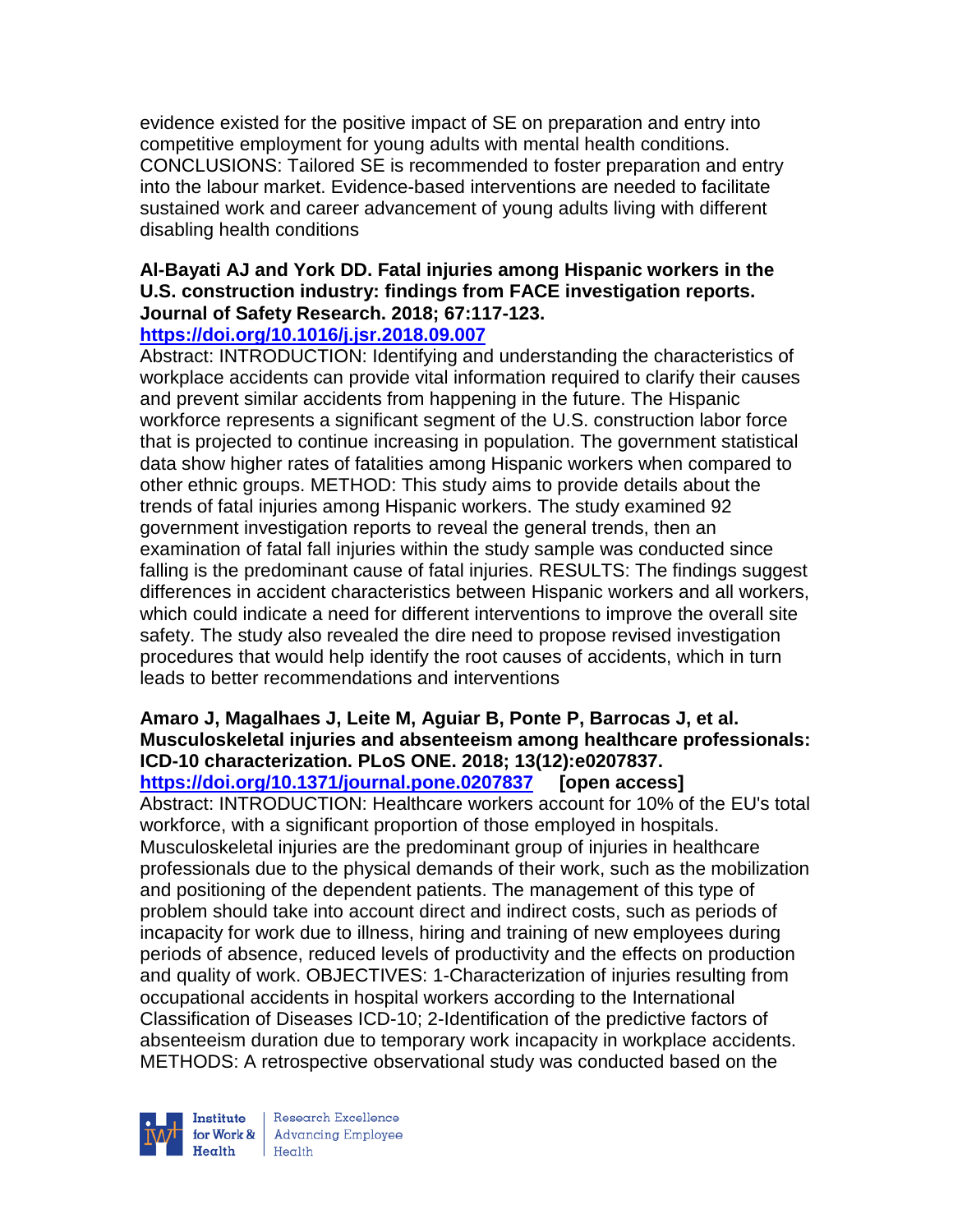analysis of 1621 cases of work-related accidents of employees of Centro Hospitalar Sao Joao from January 2011 to December 2014. An ICD-10 classification code was associated with each of the accident cases, based on pre-established criteria for classification of the specific diagnoses of musculoskeletal injuries. The duration of temporary work incapacity was compared between the categories of sociodemographic variables, among six categories of ICD-10 primary diagnosis (reclassification), and between the two major chapters of ICD-10 classification-chapter XIX (direct trauma) and chapter XIII (indirect trauma-strain injuries). The sociodemographic predictors of the occurrence of strain injuries were determined by logistic regression. A multinomial logistic regression analysis was conducted with selection of duration of work incapacity as the dependent variable. RESULTS: A total of 824 cases of musculoskeletal injuries occurred on hospital premises during the study period, which corresponded to a total of 22159 lost workdays in the context of temporary work incapacity due to work injury. According to the ICD-10 reclassification, the three most frequent diagnostic groups were direct lower limb trauma (n = 230, 27.9%), spinal strain injuries ( $n = 194, 23.5%$ ) and direct upper limb trauma ( $n =$ 174, 21.1%). Significant differences were observed in temporary work incapacity duration among the ICD-10 diagnostic categories: spinal strain injuries were the diagnostic group associated with longer duration of temporary work incapacity, with a median  $= 14.0$  (25-75th percentile: 6.0-35.0). The only variable that demonstrated to be significantly predictive of temporary work incapacity less than or greater than 20 days was the ICD-10 diagnostic group. The regression results revealed a 5-fold increase in risk in the case of spinal strain injuries for temporary work incapacity durations of less than or greater than 20 days (OR = 5.58 and OR = 5.89 respectively). CONCLUSIONS: The study findings support the benefits of the characterization of workplace injuries by medical diagnostic groups, namely in the interpretation of the sequelae of the accidents and the medical contextualization of the accidents. Association of ICD-10characterization can improve the analysis of workplace accidents at an institutional level, and promote the implementation of preventive measures and control of absenteeism

## **Bero L, Chartres N, Diong J, Fabbri A, Ghersi D, Lam J, et al. The risk of bias in observational studies of exposures (ROBINS-E) tool: concerns arising from application to observational studies of exposures. Systematic Reviews. 2018; 7(1):242.**

**<https://doi.org/10.1186/s13643-018-0915-2> [open access]** Abstract: BACKGROUND: Systematic reviews, which assess the risk of bias in included studies, are increasingly used to develop environmental hazard assessments and public health guidelines. These research areas typically rely on evidence from human observational studies of exposures, yet there are currently no universally accepted standards for assessing risk of bias in such studies. The risk of bias in non-randomised studies of exposures (ROBINS-E) tool has been developed by building upon tools for risk of bias assessment of randomised trials, diagnostic test accuracy studies and observational studies of interventions. This

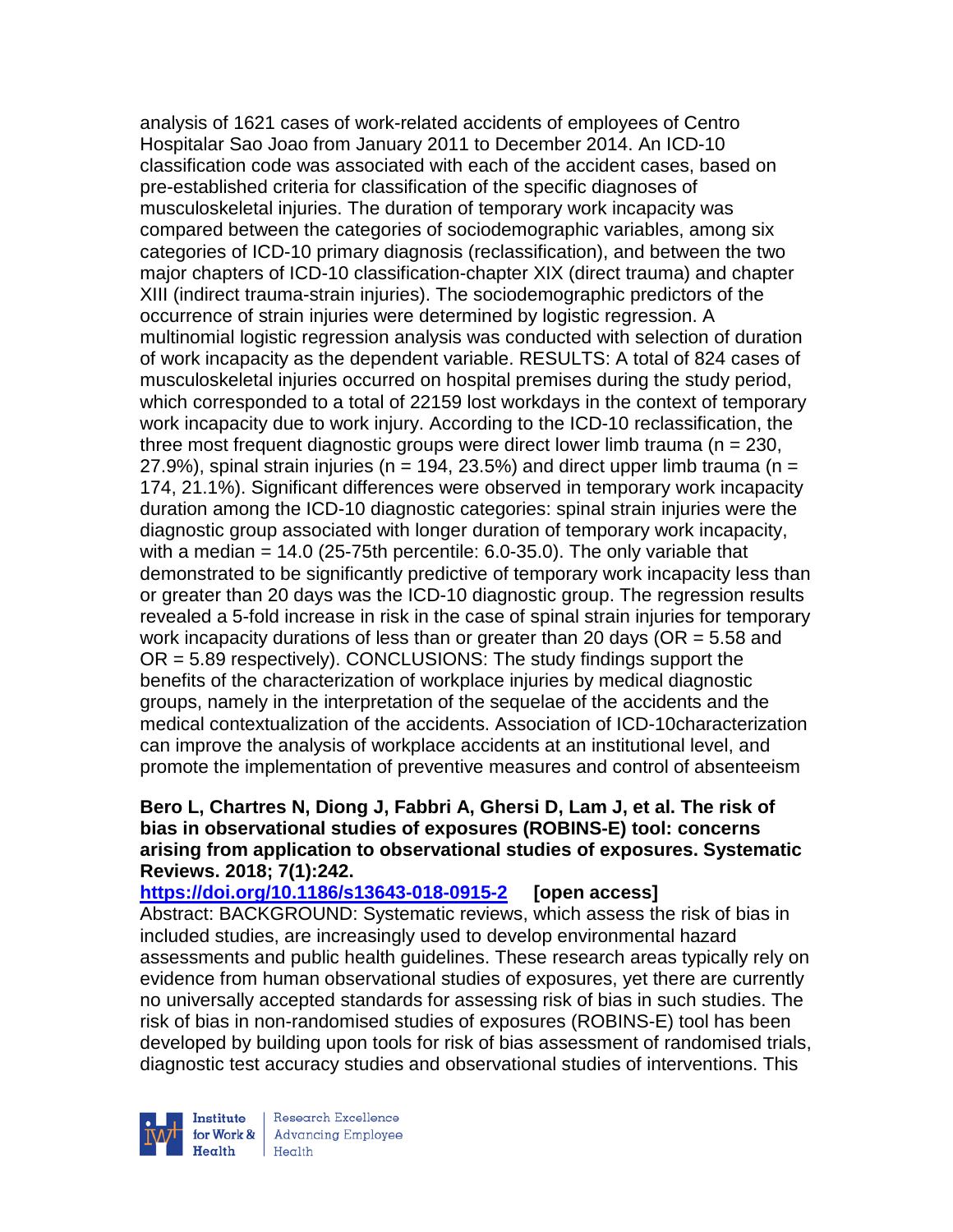paper reports our experience with the application of the ROBINS-E tool. METHODS: We applied ROBINS-E to 74 exposure studies (60 cohort studies, 14 case-control studies) in 3 areas: environmental risk, dietary exposure and drug harm. All investigators provided written feedback, and we documented verbal discussion of the tool. We inductively and iteratively classified the feedback into 7 themes based on commonalities and differences until all the feedback was accounted for in the themes. We present a description of each theme. RESULTS: We identified practical concerns with the premise that ROBINS-E is a structured comparison of the observational study being rated to the 'ideal' randomised controlled trial. ROBINS-E assesses 7 domains of bias, but relevant questions related to some critical sources of bias, such as exposure and funding source, are not assessed. ROBINS-E fails to discriminate between studies with a single risk of bias or multiple risks of bias. ROBINS-E is severely limited at determining whether confounders will bias study outcomes. The construct of coexposures was difficult to distinguish from confounders. Applying ROBINS-E was time-consuming and confusing. CONCLUSIONS: Our experience suggests that the ROBINS-E tool does not meet the need for an international standard for evaluating human observational studies for questions of harm relevant to public and environmental health. We propose that a simpler tool, based on empirical evidence of bias, would provide accurate measures of risk of bias and is more likely to meet the needs of the environmental and public health community

# **Christensen JR, Pajevic M, Ilvig PM, Sogaard K, and Jessen-Winge C. Why people engage in a weight loss intervention at their workplace: a stratified case study. BMC Public Health. 2019; 19(1):20.**

**<https://doi.org/10.1186/s12889-018-6346-0> [open access]** Abstract: BACKGROUND: The prevalence of obesity has increased significantly worldwide within the last decade. As obesity is recognised as a contributing factor when developing various health threatening chronic diseases, prevention initiatives focusing on weight loss are becoming more important. Because of the time spent at the workplace, workplaces can be optimal arenas for weight loss programs and these programs have been effective to decrease body weight. Thus, reasons for engaging in weight loss interventions needs exploring, in order to engage more workplaces in weight loss interventions. Such information provides important knowledge that may help to inform decisions of municipalities, employers and other public health decision makers, when and if implementing weight loss interventions. The aim of this study was therefore to explore reasons for employee engagement in weight loss projects at the workplace and the incentives a municipality, a manager at a home-care centre, and a project manager have to launch such project. METHODS: A stratified case study was conducted. A representative from the municipality, the manager at a home-care centre, the project manager of the weight loss intervention and six health-care workers were interviewed at the end of a one-year weight loss intervention at the workplace. Data were analysed using Systematic Text Condensation. RESULTS: Analysis identified different views and considerations for engaging in a weight



Institute | Research Excellence<br>for Work & | Advancing Employee Health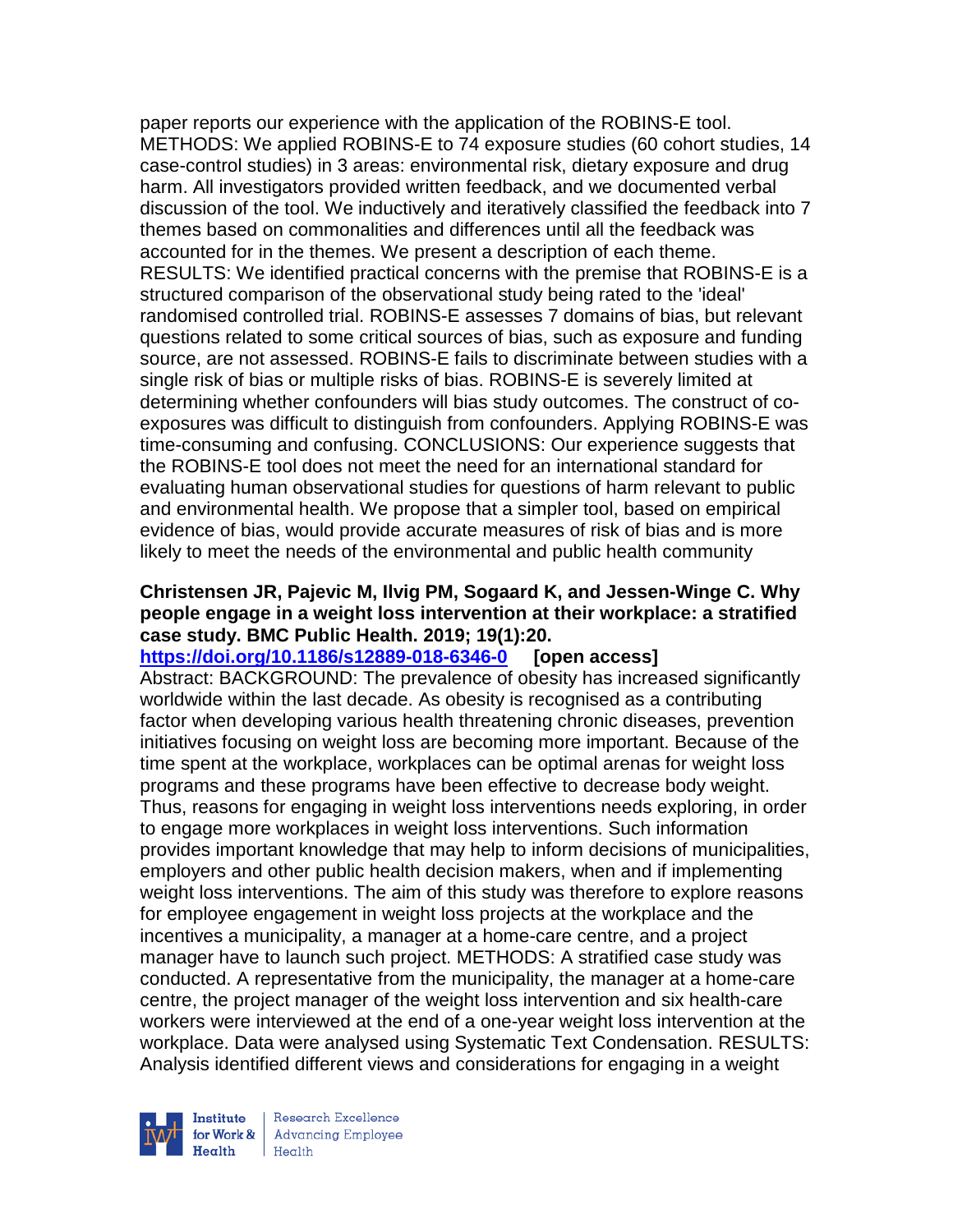loss intervention at the workplace. For the representative of the municipality the possible economical gain of the project was in focus. The project manager and the manager of the home-care centre both reflected mainly on improvement of the healthcare workers health. For the project manager, achieving good scientific results was highlighted as well. However, the employees were influenced by several factors, such as their own health and weight loss, the pressure from the environment and their struggle for recognition. CONCLUSIONS: This study concluded that if targeting the increasing worldwide obesity problem through workplace initiated weight loss programs, the sales pitch to managements and employers have to be tailored in order to increase the participation and the motivation for the initiative. TRIAL REGISTRATION: ClinicalTrial.gov : NCT01015716 , registration data 14.12.2010 (Prospectively registered)

## **Dopp AR, Mundey P, Beasley LO, Silovsky JF, and Eisenberg D. Mixedmethod approaches to strengthen economic evaluations in implementation research. Implementation Science. 2019; 14(1):2.**

**<https://doi.org/10.1186/s13012-018-0850-6> [open access]** Abstract: BACKGROUND: Guidance from economic evaluations on which implementation strategies represent the best return on investment will be critical to advancing the Triple Aim of health care: improving patient care and population health while minimizing per-capita cost. The results of traditional (quantitative) economic evaluations are limited by a remaining "qualitative residual" of contextual information and stakeholders perspectives, which cannot be captured by monetary values alone and is particularly prevalent in implementation science research. The emergence of qualitative methods for economic evaluation offers a promising solution. MAIN BODY: To maximize the contributions of economic evaluations to implementation science, we recommend that researchers embrace a mixed-methods research agenda that merges traditional quantitative approaches with innovative, contextually grounded qualitative methods. Such studies are exceedingly rare at present. To assist implementation scientists in making use of mixed methods in this research context, we present an adapted taxonomy of mixed-method studies relevant to economic evaluation. We then illustrate the application of mixed methods in a recently completed costeffectiveness evaluation, making use of an adapted version of reporting standards for economic evaluations. CONCLUSIONS: By incorporating qualitative methods, implementation researchers can enrich their economic evaluations with detailed, context-specific information that tells the full story of the costs and impacts of implementation. We end by providing suggestions for building a research agenda in mixed-method economic evaluation, along with more resources and training to support investigators who wish to answer our call to action

**Forsbrand MH, Grahn B, Hill JC, Petersson IF, Post Sennehed C, and Stigmar K. Can the STarT Back Tool predict health-related quality of life and work ability after an acute/subacute episode with back or neck pain? A** 



Research Excellence for Work & | Advancing Employee  $H_{\text{each}}$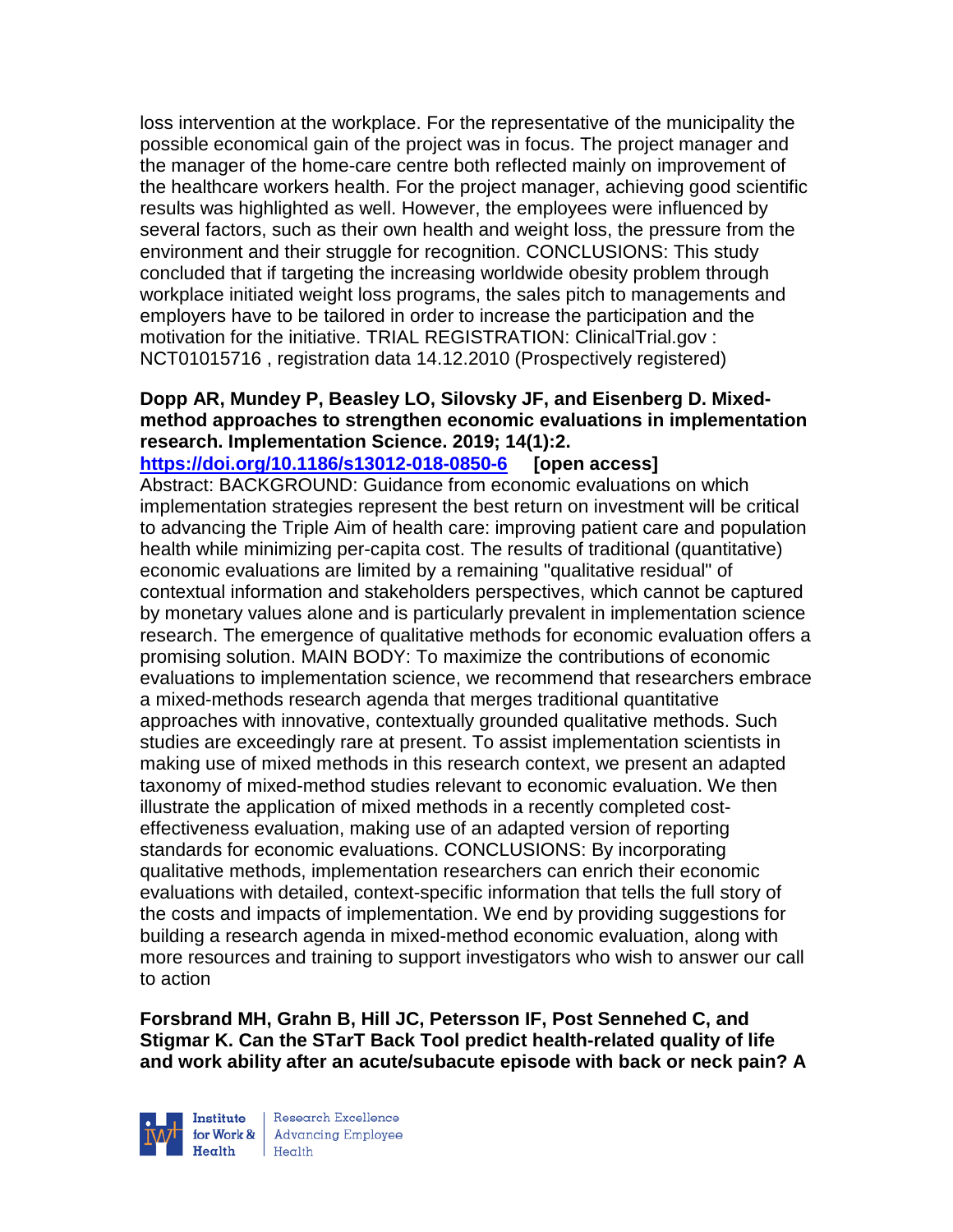# **psychometric validation study in primary care. BMJ Open. 2018; 8(12):e021748.**

**<https://doi.org/10.1136/bmjopen-2018-021748> [open access]** Abstract: OBJECTIVES: The predictive ability of the STarT Back Tool (SBT) has not yet been examined among acute/subacute back and/or neck pain in a primary care setting in respect to health-related quality of life (HRQoL) and work ability outcomes. The aim of this study was to evaluate the SBT's predictive validity for HRQoL and work ability outcomes at long-term follow-up in a population with acute/subacute back and/or neck pain. SETTING: Prospective data from 35 primary care centres in south Sweden during 2013. PARTICIPANTS: Patients (n=329) with acute/subacute back and/or neck pain, aged 18-67 years, not on sick leave or <60 days of sick leave completed the SBT when applying for physiotherapy treatment. Long-term follow-up measures (median 13 months, range 11-27 months) of HRQoL (EQ-5D) and work ability (Work Ability Score) was completed by 238 patients (72%). OUTCOMES: The predictive ability of the SBT for HRQoL and work ability outcomes was examined using Kruskal-Wallis test, logistic regression and area under the curve (AUC). RESULTS: Based on SBT risk group stratification, 103 (43%), 107 (45%) and 28 (12%) patients were considered as low, medium and at high risk, respectively. There were statistically significant differences in HRQoL (p<0.001) and work ability (p<0.001) at follow-up between all three SBT risk groups. Patients in the high risk group had a significantly increased risk of having poor HRQoL (OR 6.16, 95% CI 1.50 to 25.26) and poor work ability (OR 5.08, 95% CI 1.75 to 14.71) vs the low risk group at follow-up. The AUC was 0.73 (95% CI 0.61 to 0.84) for HRQoL and 0.68 (95% CI 0.61 to 0.76) for work ability. CONCLUSIONS: The SBT is an appropriate tool for identifying patients with a poor long-term HRQoL and/or work ability outcome in a population with acute/subacute back and/or neck pain, and maybe a useful adjunct to primary care physiotherapy assessment and practice. TRIAL REGISTRATION NUMBER: NCT02609750; Results

# **Goorts K, Vandenbroeck S, Rusu D, Bois MD, and Godderis L. Screening for the risk on long-term sickness absence. Journal of Public Health Research. 2018; 7(2):1419.**

**<https://doi.org/10.4081/jphr.2018.1419> [open access]**

Abstract: Background: Long-term sickness absence is a growing concern in Belgium and other European countries. Since 2017, Belgian physicians of the sickness funding organisations are required to assess the re-integration possibilities within the first two months of sickness absence. Given the shortage of physicians in the assessment of work disability and the growing number of people in sickness absence, there is a need for a triage tool, allowing to assign return-to work support to patients having a high-risk profile not to resume work. Methods/design: The current study comprises a comprehensive validation process of a screening tool that supports Belgian physicians in guiding people back to work. The study consists of a theoretical construct validation (face validity

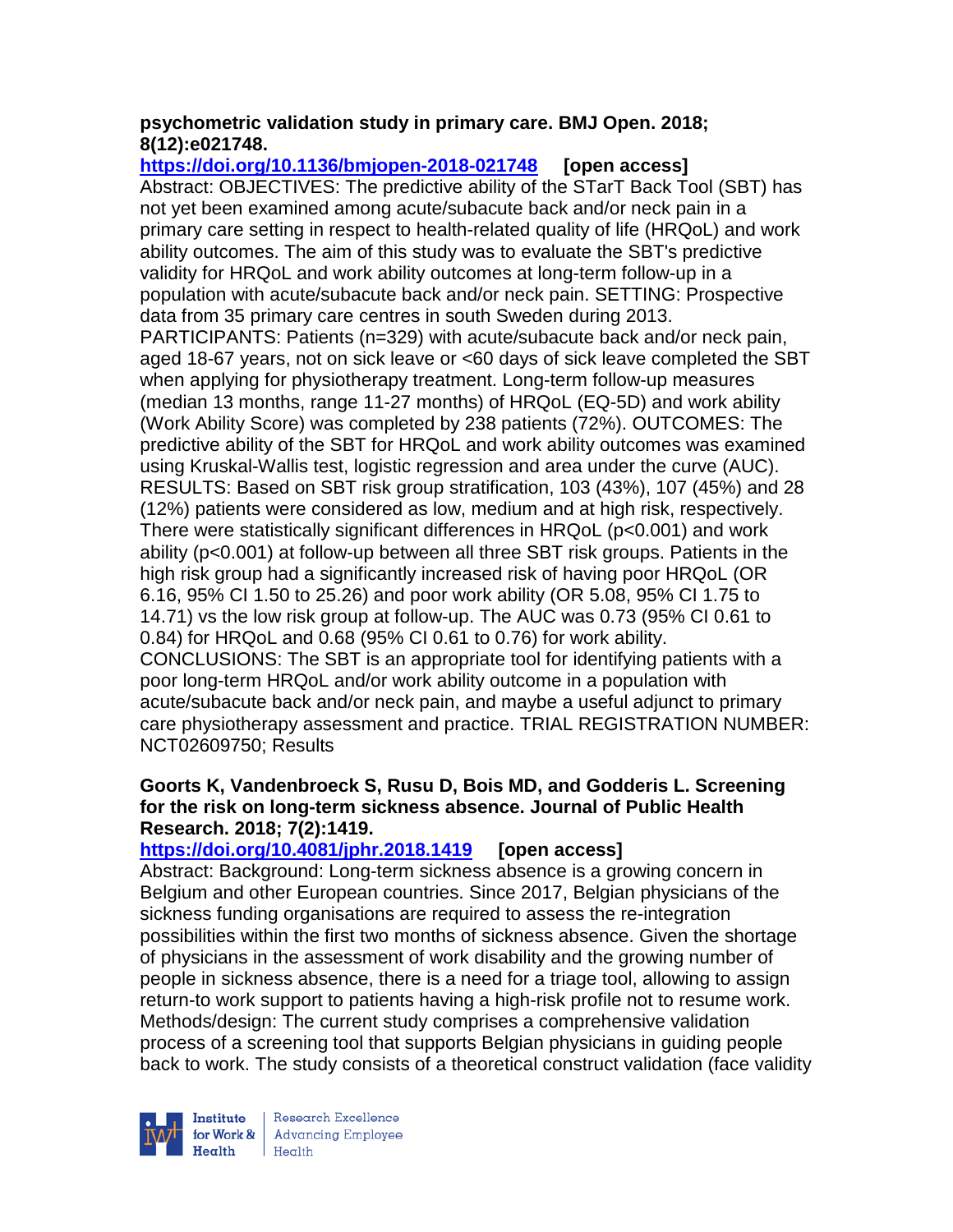and content validity), and an empirical construct validation (concurrence validity, factorial validity, predictive validity, hypothesis testing validity and known- group validity). Expected impact of the study for Public Health: The screening instrument assessing the risk for long-term sickness absence is a tool developed to support physicians who work for sickness funds and for occupational health and safety organisations. Both professionals play an important role in the return to work process and the prevention of long-term sickness absence. The screening tool aims at making a distinction between people who will resume their work independently and people who will need support to do so. Generation of this prediction model will help physicians to focus effort and resources in the high-risk group. Results may also help understand the relationship between the biopsychosocial model and long-term sick-leave

#### **Henderson B, Stuckey R, and Keegel T. Current and ceased users of sit stand workstations: a qualitative evaluation of ergonomics, safety and health factors within a workplace setting. BMC Public Health. 2018; 18(1):1374.**

**<https://doi.org/10.1186/s12889-018-6296-6> [open access]** Abstract: BACKGROUND: Many workplaces have implemented sit-stand workstations (SSW), which enable a worker to transition between sitting and standing as they perform their work activities. The factors which determine the initial adoption, sustainability or cessation of use for a SSW, remain largely unexamined. This study investigates the experiences of workers who had previously used or were currently using a SSW. METHODS: The study setting was within an Australian university. Participants who were current or past SSW users, as well as workplace key informants, were interviewed for the study. All interviews were recorded, transcribed and analysed. Transcripts were coded by two researchers for concepts and themes regarding uptake and sustainability of SSW. Discussion and validation of themes was undertaken by the team of three researchers. RESULTS: A total of 24 interviews were conducted. Twenty-two interviews were with ceased and current users (16 current and six ceased users) and two interviews were with workplace key informants. Analysis of the interviews with current and ceased users identified three main themes: Personal considerations for use/sustainability; Posture; and Usability. Analysis of the interviews with key informants identified two themes: Considerations and concerns and Policies and procedures. Little information was provided to workers when first using a SSW. Workers who were able to adopt their working style to the new workstations were able to sustain ongoing use of a SSW. Key informants were concerned that employees believed using a SSW would provide a health benefit in its own right without an understanding of the possible risks that might be associated with use. CONCLUSIONS: Sustainable usage of this type of SSW is achievable, however, it requires some element of adaptation at the individual worker level. Participants spoke about how the use of the SSW in a standing position was typically associated with the time of day, specific task selection and musculoskeletal comfort or fatigue factors. The provision of education to new



Research Excellence for Work & Advancing Employee  $H$ ealth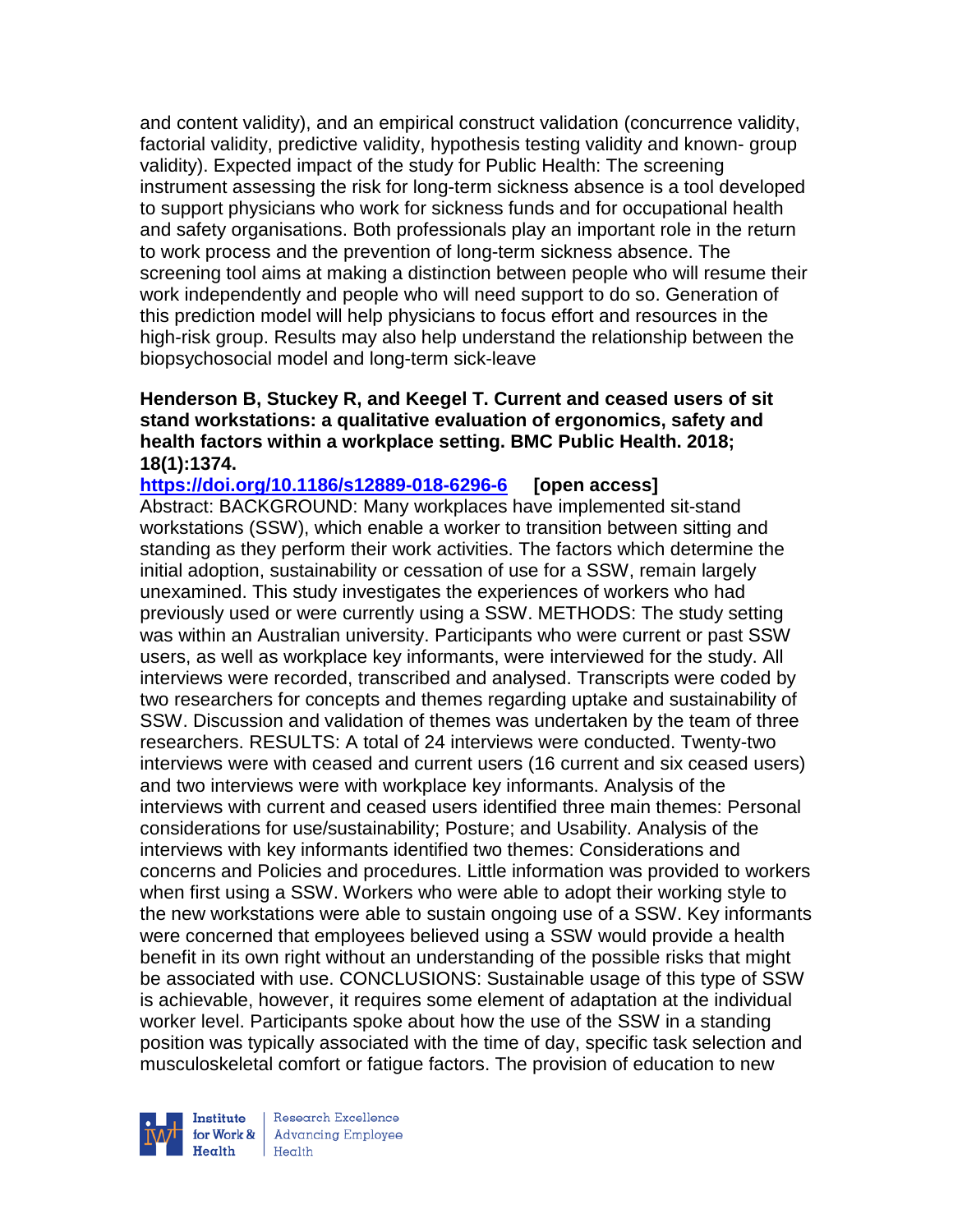SSW users with relevant supporting information by a subject matter expert should enable the worker to obtain a more holistic understanding of the safety and health risks and benefits embedded in the use of a SSW

# **Jarden RJ, Sandham M, Siegert RJ, and Koziol-McLain J. Quality appraisal of workers' wellbeing measures: a systematic review protocol. Systematic Reviews. 2018; 7(1):240.**

**<https://doi.org/10.1186/s13643-018-0905-4> [open access]** Abstract: BACKGROUND: Measuring wellbeing has never been so important. With the rapid growth of workplace wellbeing interventions, determining their effectiveness is not only good science but also good practice. A wide variety of wellbeing measures exist in the literature but it is not always clear what they are measuring, nor which measures best meet study objectives. This study seeks to identify the most valid and reliable measure/s of workers' wellbeing. METHODS: Measures will be included if they were (1) designed for measuring workers' wellbeing and (2) available in English. We will use a three-staged electronic search strategy to identify studies that include measures that meet the inclusion criteria: (1) electronic bibliographic databases for published work, (2) reference lists of studies with included measures, and (3) the reference list of previously published reviews. The following electronic bibliographic databases will be searched: OVID: psycINFO, psycTESTS, Cochrane library, AMED, Health and Psychosocial instruments; PubMed; PubPsych; Europe PMC; Scopus and Google Scholar. Database key search terms will include [wellbeing OR "wellbeing"] AND [employee\* OR worker\* OR staff OR personnel], and a validated search filter will be applied for the measurement properties. The methodological quality of the included studies will be assessed and rated. Then, this quality assessment of the included studies will be considered in the quality assessment of the measurement instruments. Finally, recommendations for the most appropriate instrument to measure workers' wellbeing will be reported. DISCUSSION: This systematic review will evaluate the quality of instruments that measure workers' wellbeing. The findings of this review will improve clarity for researchers and clinicians in the appropriate instrument selection in the measurement of workers' wellbeing. SYSTEMATIC REVIEW REGISTRATION: PROSPERO CRD42018079044

#### **van der Molen HF, Hulshof CT, and Kuijer PPF. How to improve the assessment of the impact of occupational diseases at a national level? The Netherlands as an example. Occupational and Environmental Medicine. 2019; 76(1):30-32.**

**<https://doi.org/10.1136/oemed-2018-105387> [open access]**

Abstract: OBJECTIVE: To explore the impact of occupational diseases (ODs) through estimations of population attributable fractions (PAFs) in a national context. METHODS: PAFs were calculated for eight prevalent ODs using existing data on the prevalence of exposure to risk factors at work and the strength of their association with diseases based on systematic reviews. Six systematic



**Institute** Research Excellence<br>**for Work &** Advancing Employee  $H_{\text{each}}$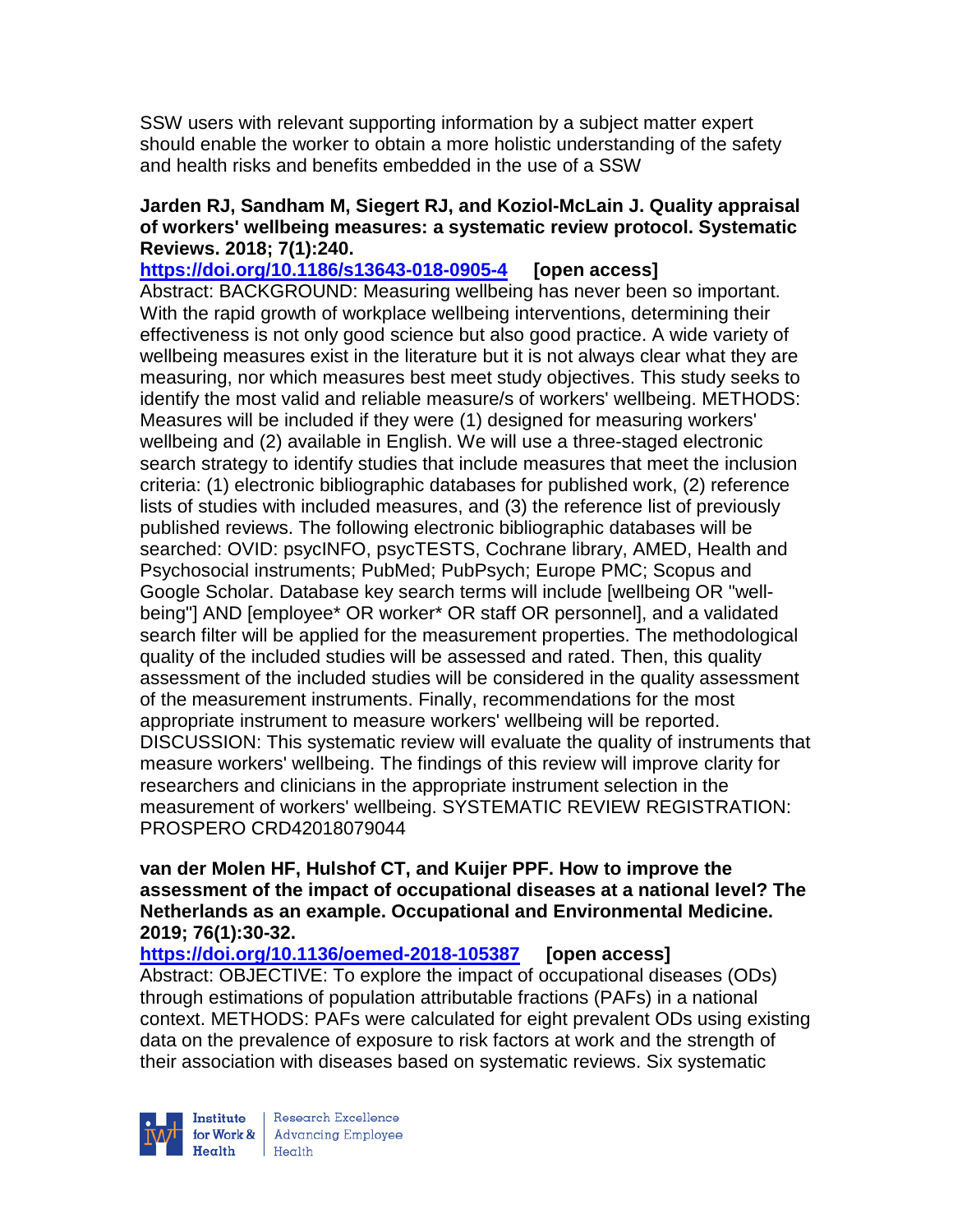reviews with meta-analyses and two overview papers were selected. All addressed the relationship between occupational exposure to work-related risk factors for these eight prevalent ODs. Prevalence figures for exposure to workrelated risk factors were retrieved from the Dutch National Working Conditions Survey (NWCS) based on self-reports by approximately 40 000 workers. The specific risk factors retrieved from the reviews were matched with the available and dichotomised self-reported exposure items from the NWCS by two authors. RESULTS: The eight frequently reported ODs among the Dutch working population revealed PAFs varying between 3% and 25%. Lateral epicondylitis and distress/burnout had the highest attributable fractions, with percentages of 25% and 18%, respectively. For knee osteoarthritis (13%), shoulder soft tissue disorders (10%) and non-specific low back pain (10%) approximately 1 in 10 cases were attributable to work. PAFs for irritant contact dermatitis, noiseinduced hearing loss and chronic obstructive pulmonary disease were 15%, 6% and 3%, respectively. CONCLUSION: Data from systematic reviews and selfreported data on exposure provide opportunities to estimate the impact of ODs. For the Netherlands, they revealed substantial and varying attributions of work for prevalent diseases

# **van der Molen HF, de Vries S, and Sluiter JK. Occupational diseases among workers in lower and higher socioeconomic positions. International Journal of Environmental Research and Public Health. 2018; 15(12):E2849. <https://doi.org/10.3390/ijerph15122849> [open access]**

Abstract: Background: To determine differences between workers in lower and higher socioeconomic positions (SEP) in incidences of occupational disease (OD) and incapacity for work due to ODs. Methods: From a Dutch dynamic prospective cohort of occupational physicians (OPs), ODs assessed by OPs were retrieved for lower and higher SEP groups. Results: Among the lower SEP, musculoskeletal disorders, and noise-induced hearing loss (NIHL) comprised two-thirds of the OD diagnoses. Among the higher SEP, stress/burnout comprised 60% of the OD diagnoses. Temporary and permanent incapacity for work due to work-related lower back disorders and repetitive strain injuries differed significantly between workers in lower compared to higher SEP. Conclusions: Occupational diseases occur at a 2.7 higher incidence rate for workers in lower SEP compared with higher SEP. Incapacity for work varies between the type of OD and the level of SEP

#### **Munthe-Kaas H, Nokleby H, and Nguyen L. Systematic mapping of checklists for assessing transferability. Systematic Reviews. 2019; 8(1):22. <https://doi.org/10.1186/s13643-018-0893-4> [open access]**

Abstract: BACKGROUND: Systematic reviews of research evidence have become an expected basis for decisions about practice guidelines and policy decisions in the health and welfare sectors. Review authors define inclusion criteria to help them determine which studies to search for and include in their reviews. However, these studies may still vary in the extent to which they reflect

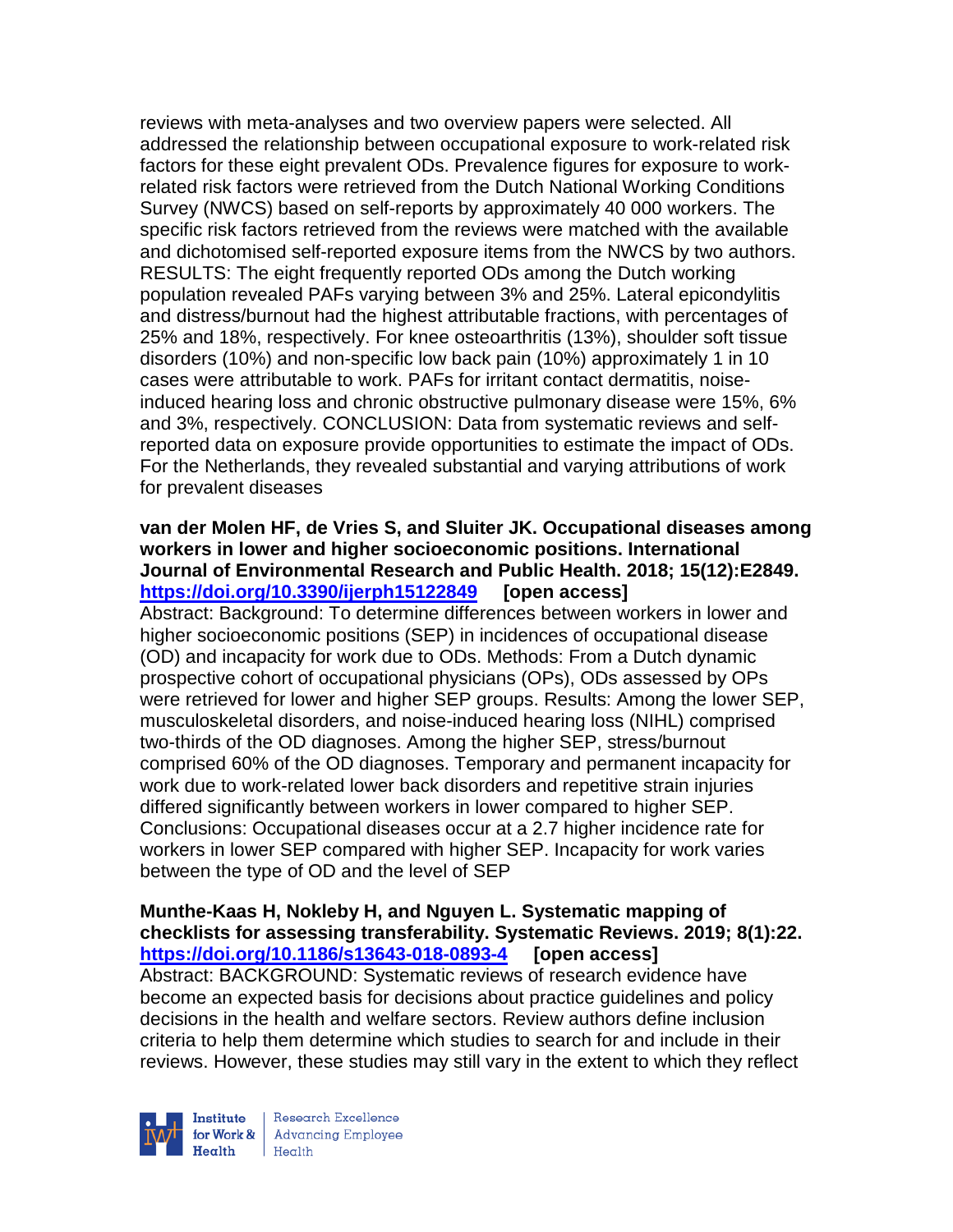the context of interest in the review question. While most review authors would agree that systematic reviews should be relevant and useful for decision makers, there appears to be few well known, if any, established methods for supporting review authors to assess the transferability of review findings to the context of interest in the review. With this systematic mapping and content analysis, we aim to identify whether there exists checklists to support review authors in considering transferability early in the systematic review process. The secondary aim was to develop a comprehensive list of factors that influence transferability as discussed in existing checklists. METHODS: We conducted a systematic mapping of checklists and performed a content analysis of the checklist criteria included in the identified checklists. In June 2016, we conducted a systematic search of eight databases to identify checklists to assess transferability of findings from primary or secondary research, without limitations related to publication type, status, language, or date. We also conducted a gray literature search and searched the EQUATOR repository of checklists for any relevant document. We used search terms such as modified versions of the terms "transferability," "applicability," "generalizability," etc. and "checklist," "guideline," "tool," "criteria," etc. We did not include papers that discussed transferability at a theoretical level or checklists to assess the transferability of guidelines to local contexts. RESULTS: Our search resulted in 11,752 titles which were screened independently by two review authors. The 101 articles which were considered potentially relevant were subsequently read by two authors, independently in full text and assessed for inclusion. We identified 31 relevant checklists. Six of these examined transferability of economic evaluations, and 25 examined transferability of primary or secondary research findings in health (n = 23) or social welfare  $(n = 2)$ . The content analysis is based on the 25 health and social welfare checklists. We identified seven themes under which we grouped categories of checklist criteria: population, intervention, implementation context (immediate), comparison intervention, outcomes, environmental context, and researcher conduct. CONCLUSIONS: We identified a variety of checklists intended to support end users (researchers, review authors, practitioners, etc.) to assess transferability or related concepts. While four of these checklists are intended for use in systematic reviews of effectiveness, we found no checklists for qualitative evidence syntheses or for the field of social welfare practice or policy. Furthermore, none of the identified checklists for review authors included guidance to on how to assess transferability, or present assessments in a systematic review. The results of the content analysis can serve as the basis for developing a comprehensive list of factors to be used in an approach to support review authors in systematically and transparently considering transferability from the beginning of the review process

**Pulakka A, Leskinen T, Koster A, Pentti J, Vahtera J, and Stenholm S. Daily physical activity patterns among aging workers: the Finnish Retirement and Aging Study (FIREA). Occupational and Environmental Medicine. 2019; 76(1):33-39.** 



Research Excellence for Work & Advancing Employee Health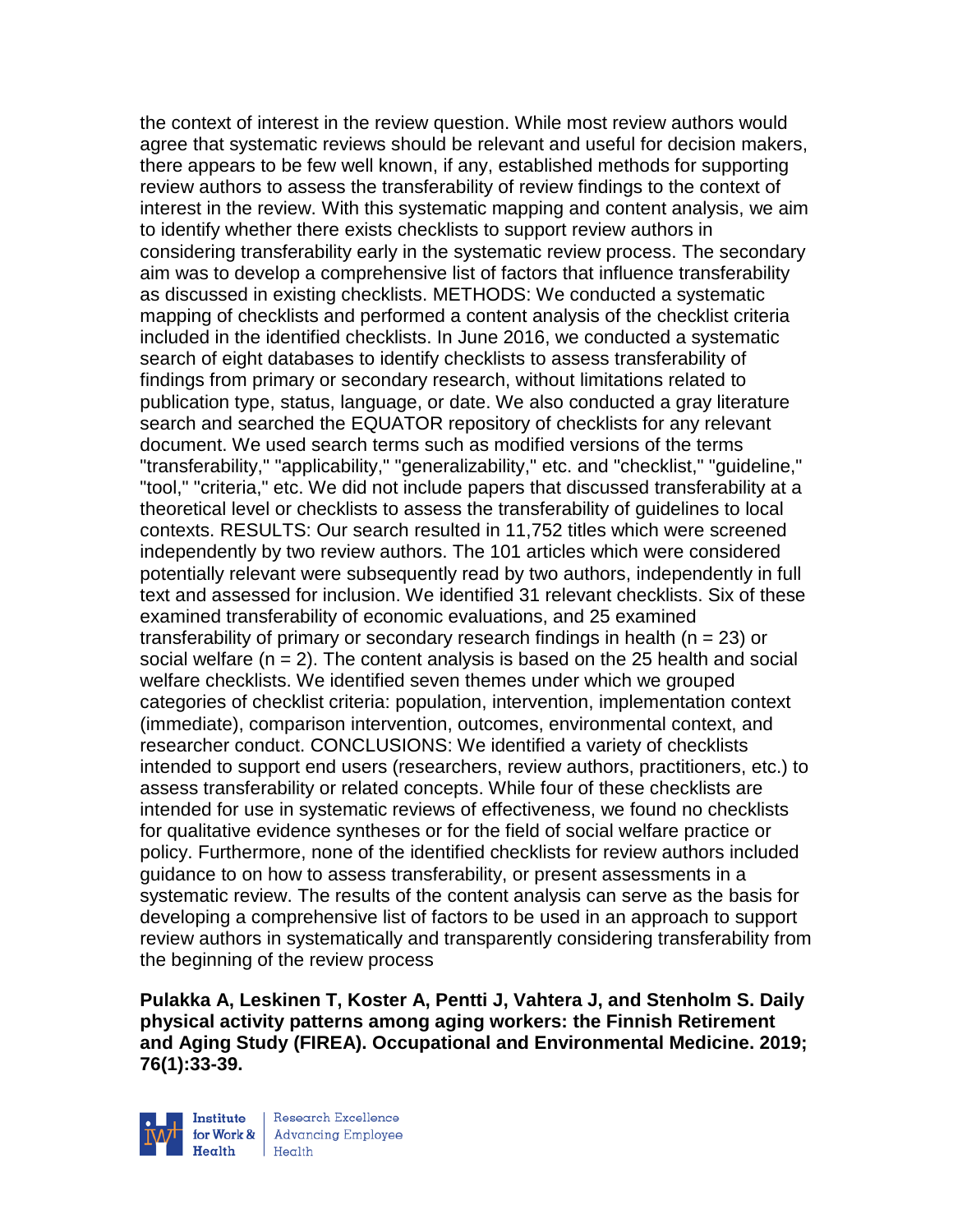## **<https://doi.org/10.1136/oemed-2018-105266>**

Abstract: OBJECTIVES: Physical activity is associated with the aging workers' ability to work and predicts working beyond retirement age. To better understand physical activity behaviour in this growing population group, we aimed at characterising 24-hour physical activity patterns among aging workers, and to describe the association between occupational category and total, occupational and leisure-time physical activities. METHODS: We included 878 workers (mean age 62.4 years, SD 1.1, 85% women) from the Finnish Retirement and Aging Study, who wore an accelerometer on their non-dominant wrist for 1 week. We plotted mean hourly activity counts per minute (CPM) for working days and days off. We also compared mean daily CPM between genders and occupations between working days and days off, and work and leisure time by using repeated measures analysis of variance. RESULTS: Activity patterns were different between genders, occupations and types of the day. Women (2580, 95% CI 2540 to 2620) had higher daily mean CPM than men (2110, 95% CI 2020 to 2000). Women in manual occupations were more active than women in nonmanual occupations during working days. The differences among men were in the same direction but less pronounced than among women. We found no differences in activity levels between occupations during days off and leisure time on working days. CONCLUSIONS: In aging workers, physical activity differs by gender and occupation during working time, but not during leisure time. As low physical activity is associated with increased risk of early exit from employment, physical activity should be promoted at workplaces, especially among men and people in non-manual occupations

# **Quirk H, Crank H, Carter A, Leahy H, and Copeland RJ. Barriers and facilitators to implementing workplace health and wellbeing services in the NHS from the perspective of senior leaders and wellbeing practitioners: a qualitative study. BMC Public Health. 2018; 18(1):1362.**

**<https://doi.org/10.1186/s12889-018-6283-y> [open access]** Abstract: BACKGROUND: The National Health Service (NHS) seems appropriately placed to be an exemplar employer in providing effective and proactive workplace health and wellbeing services for its staff. However, NHS staff sickness absence costs an estimated pound2.4 billion. Evidence suggests staff health and wellbeing services delivered in the NHS can improve health, productivity and sickness absence and yet the adoption of these services remains a challenge, with few examples nationally. This research aimed to explore the perceptions of NHS senior leaders and health and wellbeing practitioners regarding barriers and facilitators to implementing workplace health and wellbeing services for staff in the NHS. METHODS: Semi-structured interviews were conducted with NHS staff, consisting of four senior leaders, four heads of department and three health and wellbeing practitioners in one region of the UK. Interviews were transcribed verbatim and analysed using thematic analysis. RESULTS: Themes describe the experience of delivering workplace health and wellbeing services in the NHS, and barriers and facilitators to



**Institute** Research Excellence<br>**for Work &** Advancing Employee  $H_{\text{each}}$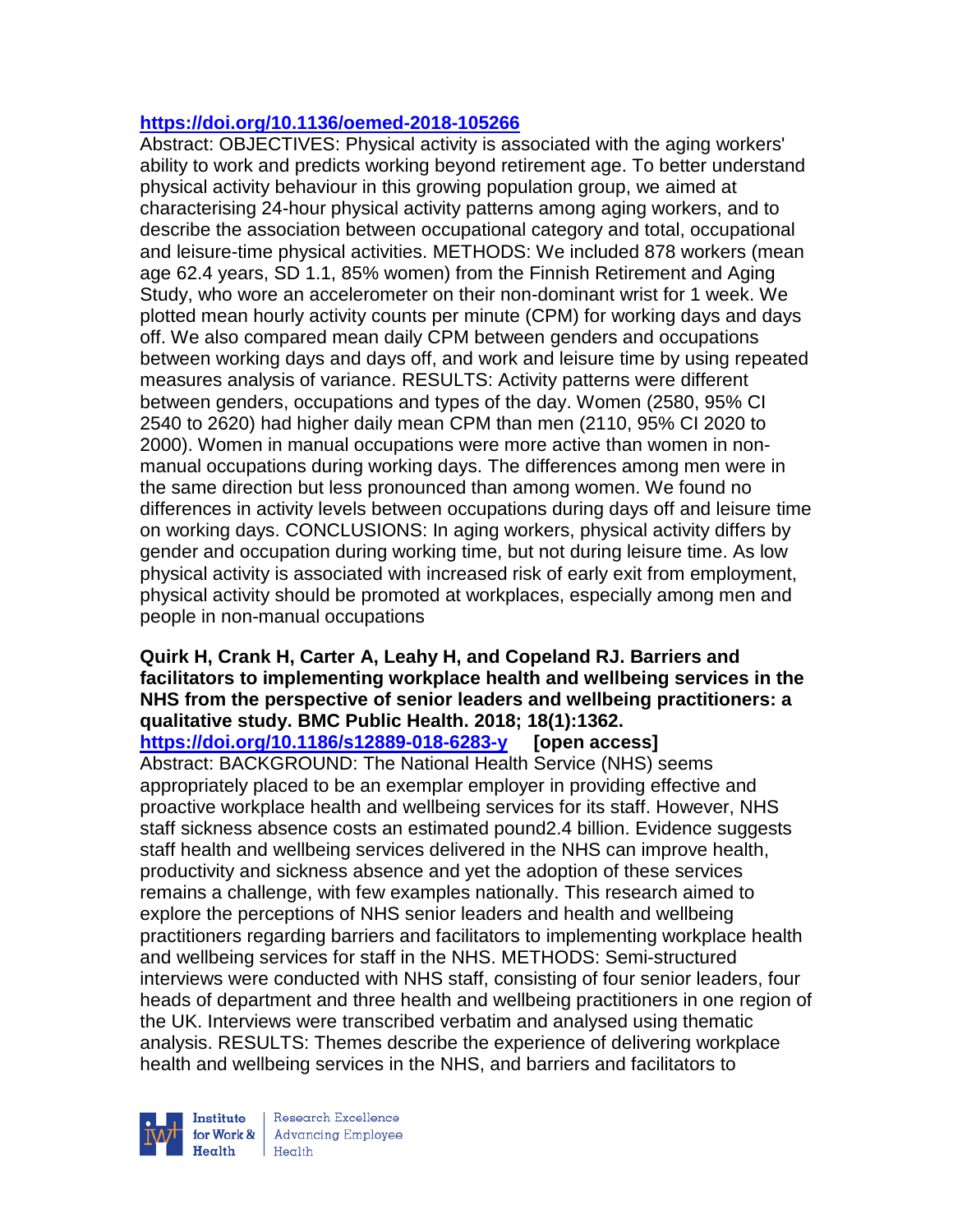implementation from senior decision makers. Barriers to implementation of services include; a busy and pressurised environment, financial constraints and reluctance to invest in staff health and wellbeing. Barriers to staff engagement were also reported and include difficulty of access to health and wellbeing services and lack of time. Initiating services were facilitated by financial incentives, a supportive organisational structure and culture that takes a preventative, rather than reactive, approach to staff health and wellbeing. Facilitators to implementing health and wellbeing services include a coherent, strategic approach to implementation, effective communication and advertisement, being creative and innovative with resources and conducting a needs analysis and evaluation before, during and after implementation. CONCLUSIONS: Barriers to the successful initiation and implementation of health and wellbeing services in the NHS are numerous and range from front-line logistical issues with implementation to high-level strategic and financial constraints. Adopting a strategic and needs-led approach to implementation and ensuring thorough staff engagement are amongst a number of factors that facilitate implementation and help overcome barriers to initiation of wellbeing programmes in the NHS. There is a need for a culture that supports staff health and wellbeing in the NHS

#### **Stochkendahl MJ, Nim CG, Boyle E, Larsen OK, Axen I, Kvammen OC, et al. Managing sickness absence of patients with musculoskeletal pain: a crosssectional survey of Scandinavian chiropractors. Chiropractic & Manual Therapies. 2019; 27:1.**

**<https://doi.org/10.1186/s12998-018-0230-y> [open access]**

Abstract: Background: Musculoskeletal pain is a major cause of work disability. Many patients with musculoskeletal pain seek care from health care providers other than their general practitioners, including a range of musculoskeletal practitioners. Therefore, these musculoskeletal practitioners may play a key role by engaging in sickness absence management and work disability prevention. This study aimed to determine the prevalence of musculoskeletal practitioners' practice behaviours, and their perceptions and beliefs about sickness absence management by using Scandinavian chiropractors as an example, as well as to examine the association between these characteristics and two different practice behaviours. Methods: As part of a mixed-methods study, we surveyed members of the national chiropractic associations in Denmark, Norway, and Sweden in 2016. Descriptive statistics were used to describe prevalence. Multilevel logistic regression with backwards stepping was used to estimate odds ratios with 95% confidence intervals between each of the two practice behaviours and the characteristics. Results: Out of the 802 respondents (response rate 56%), 372 were Danish, 349 Norwegian, and 81 Swedish. In Denmark and Norway, 38.7 and 37.8% always/often considered if sick leave was appropriate for their patient compared to 21.0% in Sweden ( $p = 0.007$ ); and 86.5% of the Norwegian chiropractors always/often recommended to return-to-work versus 64.5 and 66.7% in Denmark and Sweden respectively (p < 0.001). In the final models,



Research Excellence for Work & Advancing Employee Health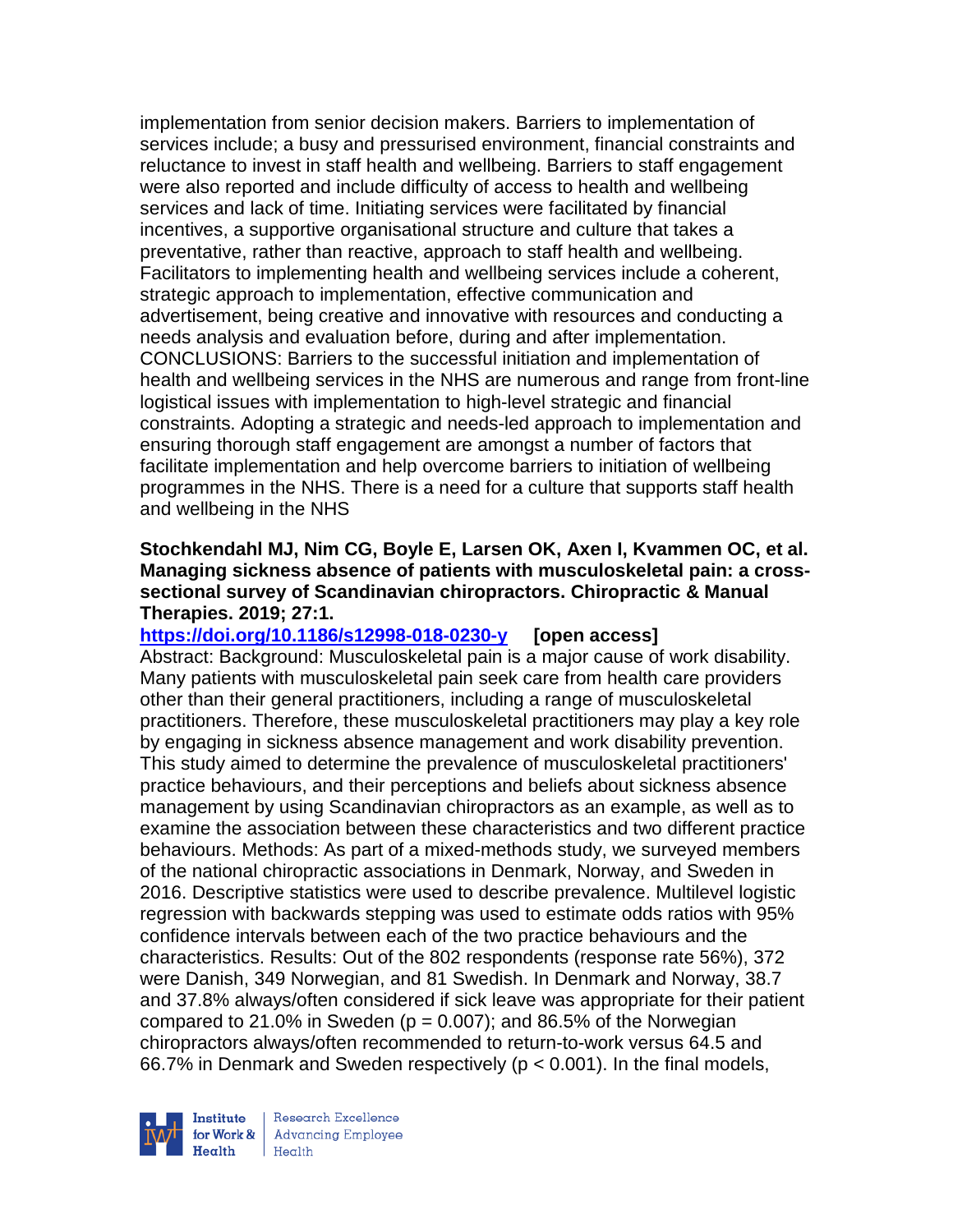factors associated with the two practice behaviours were age, level of clinical experience, working as a teacher, the tendency to be updated on current legislations and policies using social services, contact with general practitioners, relevance of engagement in SAM, consideration of workplace factors, SAM as part of the clinical tool box, patient out-of-pocket fee, and recommending fast return-to-work. Conclusions: Whilst not always engaged in sickness absence management with regards to musculoskeletal pain, chiropractors favour a 'returnto-work' rather than a 'stay-at-home' approach. Several practice behaviours and perceptions and beliefs are associated with these outcomes; however, system or organisational barriers are linked to clinician non-engagement

# **Varghese BM, Barnett AG, Hansen AL, Bi P, Hanson-Easey S, Heyworth JS, et al. The effects of ambient temperatures on the risk of work-related injuries and illnesses: evidence from Adelaide, Australia 2003-2013. Environmental Research. 2018; 170:101-109.**

## **<https://doi.org/10.1016/j.envres.2018.12.024>**

Abstract: BACKGROUND: The thermal environment can directly affect workers' occupational health and safety, and act as a contributing factor to injury or illness. However, the literature addressing risks posed by varying temperatures on work-related injuries and illnesses is limited. OBJECTIVES: To examine the occupational injury and illness risk profiles for hot and cold conditions. METHODS: Daily numbers of workers' compensation claims in Adelaide, South Australia from 2003 to 2013 (n=224,631) were sourced together with daily weather data. The impacts of maximum daily temperature on the risk of workrelated injuries and illnesses was assessed using a time-stratified case-crossover study design combined with a distributed lag non-linear model. RESULTS: The minimum number of workers' compensation claims occurred when the maximum daily temperature was 25 degrees C. Compared with this optimal temperature, extremely hot temperatures (99th percentile) were associated with an increase in overall claims (RR: 1.30, 95%CI: 1.18-1.44) whereas a non-significant increase was observed with extremely cold temperatures (1st percentile, RR: 1.10 (95%CI: 0.99-1.21). Heat exposure had an acute effect on workers' injuries whereas cold conditions resulted in delayed effects. Moderate temperatures were associated with a greater injury burden than extreme temperatures. CONCLUSION: Days of very high temperatures were associated with the greatest risks of occupational injuries; whereas moderate temperatures, which occur more commonly, have the greatest burden. These findings suggest that the broader range of thermal conditions should be considered in workplace injury and illness prevention strategies

**Al Zoubi F, Mayo N, Rochette A, and Thomas A. Applying modern measurement approaches to constructs relevant to evidence-based practice among Canadian physical and occupational therapists. Implementation Science. 2018; 13(1):152.**

**<https://doi.org/10.1186/s13012-018-0844-4> [open access]**



**Institute** Research Excellence<br>**for Work &** Advancing Employee  $H$ ealth